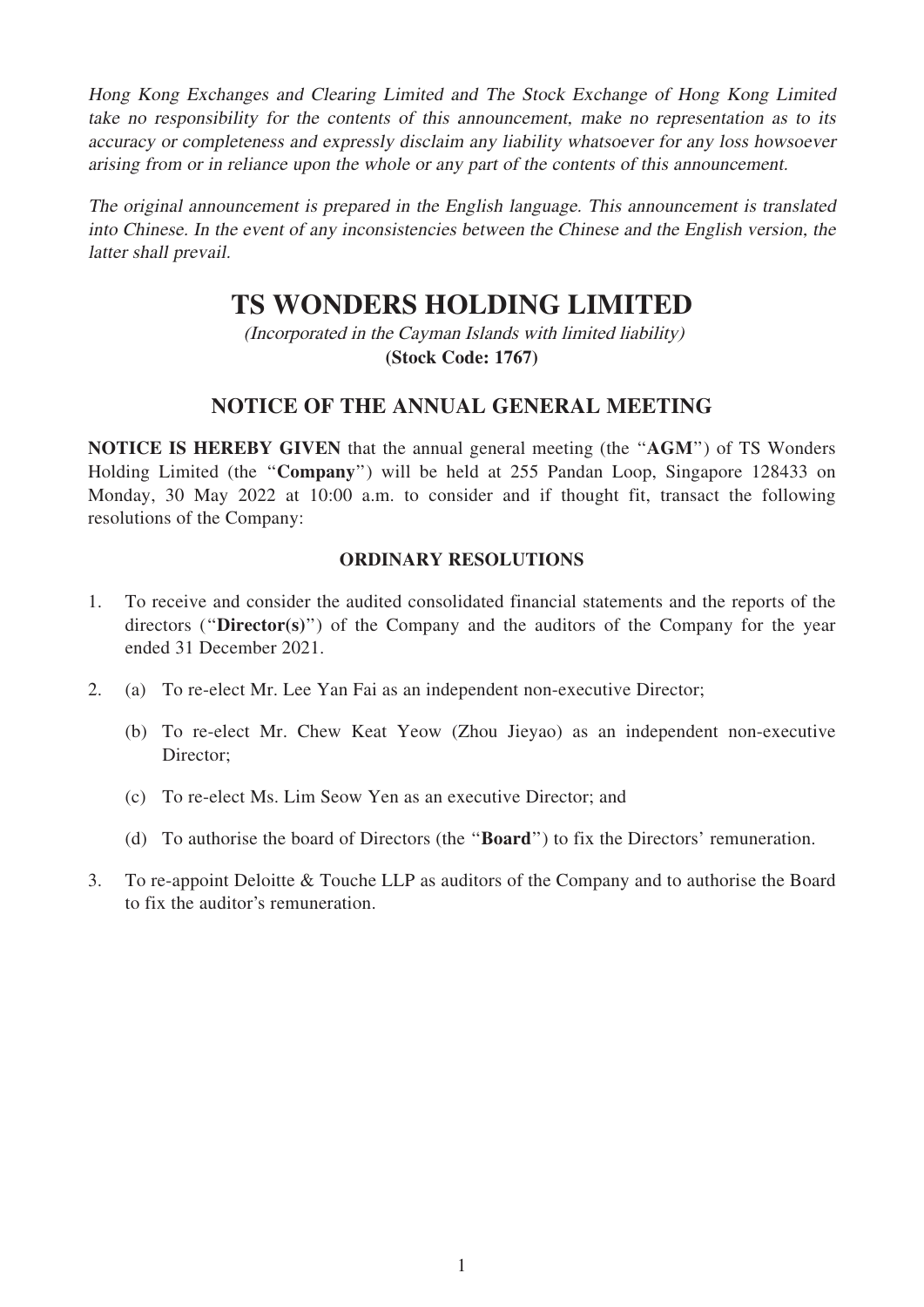4. To consider and, if thought fit, pass with or without amendments, the following resolution as an ordinary resolution:

### ''THAT:

- (a) subject to paragraph (c) of this resolution, pursuant to the Rules (the ''Listing Rules'') Governing the Listing of Securities on The Stock Exchange of Hong Kong Limited (the "Stock Exchange"), the exercise by the Directors during the Relevant Period (as defined below) of all the powers of the Company to allot, issue and deal with (otherwise than by way of Rights Issue (as defined below) or pursuant to the exercise of options granted under any of the Company's share option schemes or any scrip dividend scheme or similar arrangements providing for the allotment of shares in lieu of the whole or part of a dividend on shares of the Company pursuant to the articles of association (the "Articles") of the Company from time to time) additional shares in the share capital of the Company and to make or grant any offers, agreements and options which would or might require the exercise of such powers, be and is hereby generally and unconditionally approved;
- (b) the approval in paragraph (a) of this resolution shall be in addition to any other authorisation given to the Directors and shall authorise the Directors during the Relevant Period to make or grant any offers, agreements and options which would or might require the exercise of such powers either during or after the end of the Relevant Period;
- (c) the total number of shares of the Company allotted, issued or dealt with or agreed conditionally or unconditionally to be allotted, issued or dealt with (whether pursuant to options or otherwise) by the Directors pursuant to the approval in paragraph (a) of this resolution, otherwise than pursuant to:
	- (i) a Rights Issue (as defined below); or
	- (ii) the grant or exercise of any option under any share option scheme of the Company or any other option, scheme or similar arrangement for the time being adopted for the grant or issue to employee, director, advisor or business consultant of the Company and/or any of its subsidiaries of shares in the Company or rights to acquire shares in the Company; or
	- (iii) any scrip dividend or similar arrangement providing for the allotment of shares in lieu of the whole or part of a dividend on shares in the Company in accordance with the Articles in force from time to time; or
	- (iv) any issue of shares in the Company upon the exercise of rights of subscription or conversion under the terms of any warrants or convertible bonds issued by the Company or any securities which carry rights to subscribe for or are convertible into shares in the Company shall not exceed 20% of the total number of issued shares of the Company in issue on the date of the passing of this resolution,

and the authority pursuant to paragraph (a) of this resolution shall be limited accordingly; and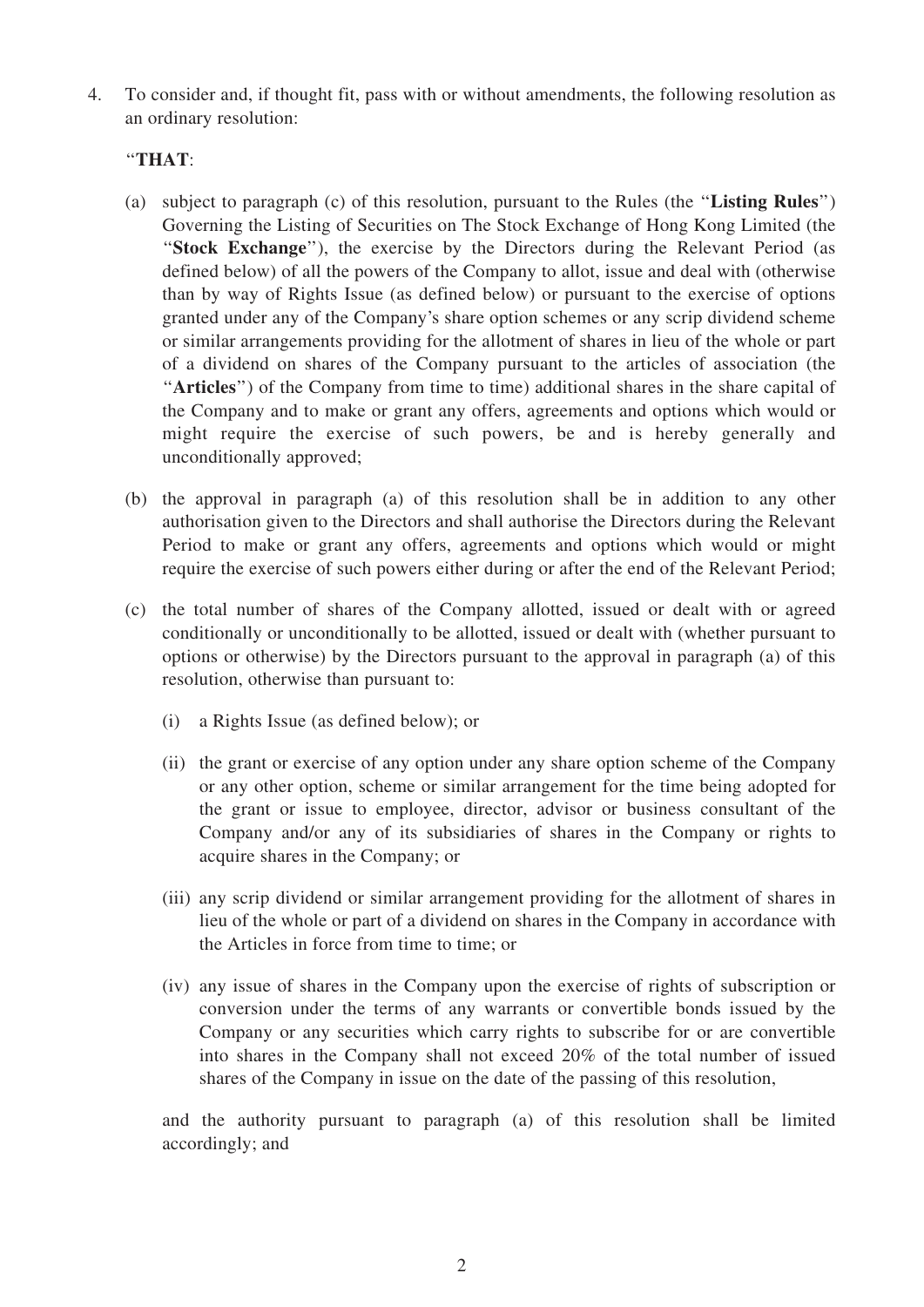(d) for the purposes of this resolution,

"Relevant Period" means the period from the passing of this resolution until whichever is the earliest of:

- (i) the conclusion of the next annual general meeting of the Company;
- (ii) the expiration of the period within which the next annual general meeting of the Company is required by the Articles or any applicable laws of the Cayman Islands to be held; or
- (iii) the passing of an ordinary resolution by the shareholders of the Company in general meeting revoking or varying the authority given to the Directors by this resolution;

"Rights Issue" means the offer of shares in the Company or offer or issue of warrants, options or other securities giving rights to subscribe for shares open for a period fixed by the Directors to holders of shares in the Company on the register on a fixed record date in proportion to their then holdings of such shares (subject to such exclusions or other arrangements as the Directors may deem necessary for expedient in relation to fractional entitlements, or having regard to any restrictions or obligations under the laws of, or the requirements of, or the expense or delay which may be involved in determining the existence or extent of any restrictions or obligations under the laws of, or the requirements of, any jurisdiction applicable to the Company, or any recognised regulatory body or any stock exchange in any territory applicable to the Company).''

5. To consider and, if thought fit, pass with or without amendments, the following resolution as an ordinary resolution:

#### ''THAT:

- (a) subject to paragraph (b) of this resolution, the exercise by the Directors during the Relevant Period (as defined in resolution no. 4(d) set out in the notice) of all powers of the Company to repurchase the issued shares of the Company on the Stock Exchange or any other stock exchange on which shares in the capital of the Company may be listed and which is recognised by the Securities and Futures Commission of Hong Kong and the Stock Exchange for this purpose, subject to and in accordance with all applicable laws and the requirements of the Listing Rules or any other stock exchange as amended from time to time, be and is hereby generally and unconditionally approved; and
- (b) the total number of shares of the Company which the Company is authorised to repurchase pursuant to the approval in paragraph (a) of this resolution during the Relevant Period shall not exceed 10% of the total number of issued shares of the Company at the date of the passing of this resolution, and the said approval shall be limited accordingly.''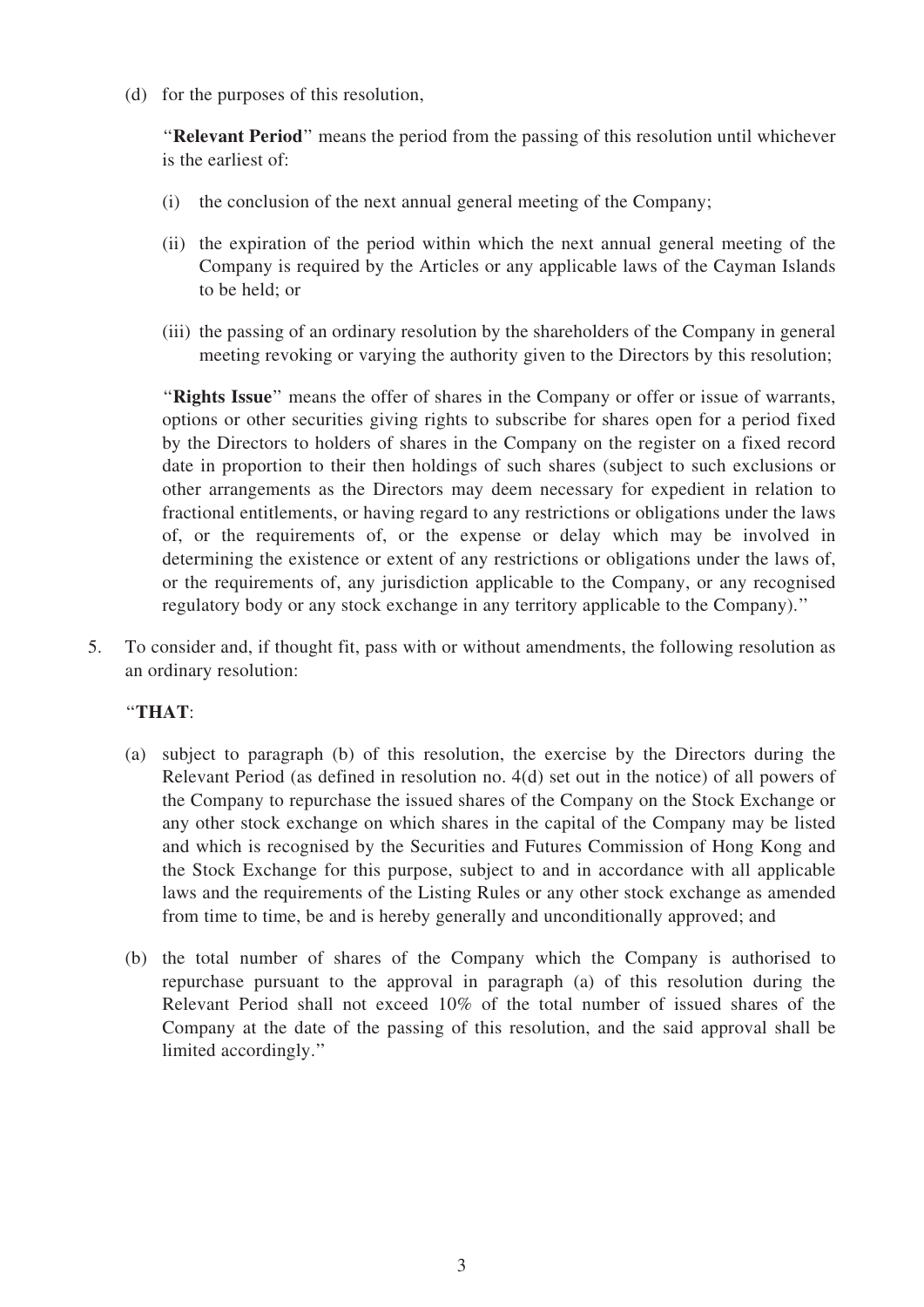6. To consider and, if thought fit, pass with or without amendments, the following resolution as an ordinary resolution:

''THAT conditional upon the passing of the resolutions nos. 4 and 5 above, the general mandate granted to the Directors and for the time being in force to exercise the powers of the Company to allot, issue and deal with shares of the Company pursuant to resolution no. 4 above be and is hereby extended by the addition thereto the number of shares of the Company repurchased by the Company under the authority granted pursuant to resolution no. 5 above.''

#### SPECIAL RESOLUTION

7. To consider as special business, if thought fit, passing with or without amendments, the following resolution as a special resolution:

''THAT the proposed amendments to the articles of association of the Company (the "Existing Articles"), the details of which are set out in Appendix II to the circular of the Company dated 26 April 2022 (the ''Circular''), be approved, and the second amended and restated articles of association being tabled before the meeting and initialed by the chairman of the meeting for the purpose of identification, (the ''New Articles''), which contains all the proposed amendments mentioned in the Circular, be approved and adopted in substitution for and to the exclusion of the Existing Articles with immediate effect and that the Directors, secretary and registered office provider of the Company be and are hereby authorised to do all things necessary to give effect and implement the adoption of the New Articles and the reprint of the New Articles adopting all of the amendments, including without limitation, attending to the necessary filings with the Registrar of Companies in the Cayman Islands and Hong Kong.''

> By order of the Board TS Wonders Holding Limited Lim Seow Yen Chairlady and Executive Director

Hong Kong, 26 April 2022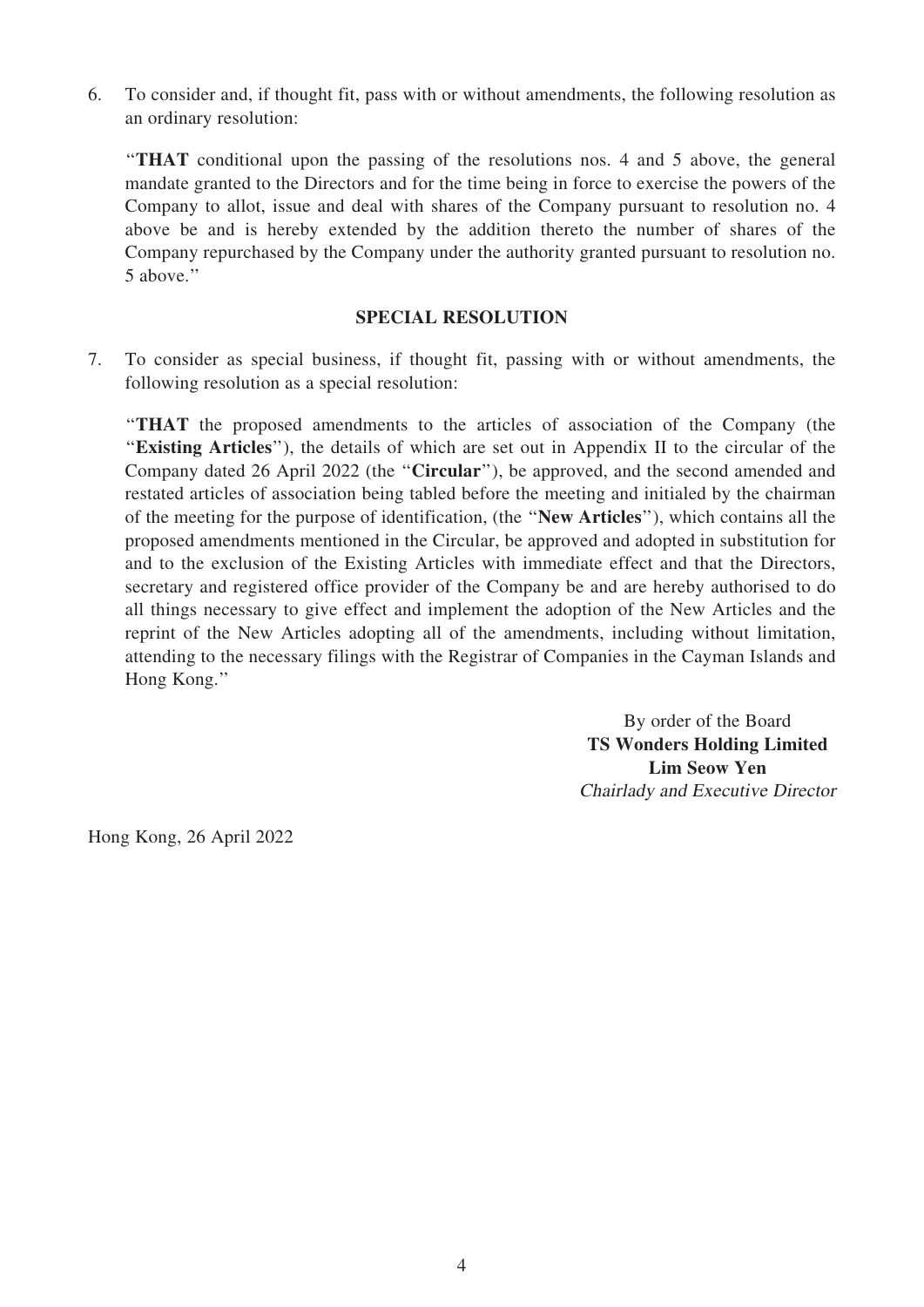Registered office: Windward 3 Regatta Office Park PO Box 1350 Grand Cayman KY1-1108 Cayman Islands

Headquarters and principal place of business: 255 Pandan Loop Singapore 128433

Principal place of business in Hong Kong: Room 901, 9th Floor Prosperity Tower 39 Queen's Road Central Central, Hong Kong

Notes:

- (a) Any member of the Company entitled to attend and vote at the above meeting is entitled to appoint a proxy to attend and vote instead of him/her/it. A proxy need not be a member of the Company. A member who is the holder of two or more shares may appoint more than one proxy to represent him/her/it to attend and vote on his/ her/its behalf. If more than one proxy is so appointed, the appointment shall specify the number and class of shares in respect of which each such proxy is so appointed. In light of the spreading of the COVID-19 pandemic, members are recommended to appoint the chairman of the AGM as proxy to exercise the right to vote at the AGM in accordance with the members' instructions by completing and returning the form of proxy.
- (b) In order to be valid, a form of proxy together with the power of attorney or other authority, if any, under which it is signed or a certified copy of that power or authority, must be deposited at the Company's branch share registrar and transfer office in Hong Kong, Tricor Investor Services Limited, at Level 54, Hopewell Centre, 183 Queen's Road East, Hong Kong, not less than 48 hours before the time appointed for the holding of the annual general meeting of the Company (i.e. no later than 10:00 a.m. on Saturday, 28 May 2022 (Hong Kong time)) or any adjournment of such meeting. Delivery of the form of proxy shall not preclude a member of the Company from attending and voting in person at the meeting and, in such event, the form of proxy shall be deemed to be revoked.
- (c) For determining the entitlement to attend and vote at the above meeting, the register of members of the Company will be closed from Wednesday, 25 May 2022 to Monday, 30 May 2022 (both dates inclusive), during which period no transfer of shares will be registered. In order to be eligible to attend and vote at the above meeting, unregistered holders of shares should ensure that all share transfer documents accompanied by the relevant share certificates must be lodged with the Company's branch share registrar and transfer office in Hong Kong, Tricor Investor Services Limited, at Level 54, Hopewell Centre, 183 Queen's Road East, Hong Kong, for registration not later than 4:30 p.m. on Tuesday, 24 May 2022.
- (d) In the case of joint holders of a share, any one of such joint holders may vote, either in person or by proxy, in respect of such share as if he/she were solely entitled thereto to, but if more than one of such joint holders are present at the above meeting, the vote of the senior who tenders a vote, whether in person or by proxy, shall be accepted to the exclusion of the votes of the other joint holders. For this purpose, seniority shall be determined by the order in which the names stand in the register of members of the Company in respect of the joint holding.